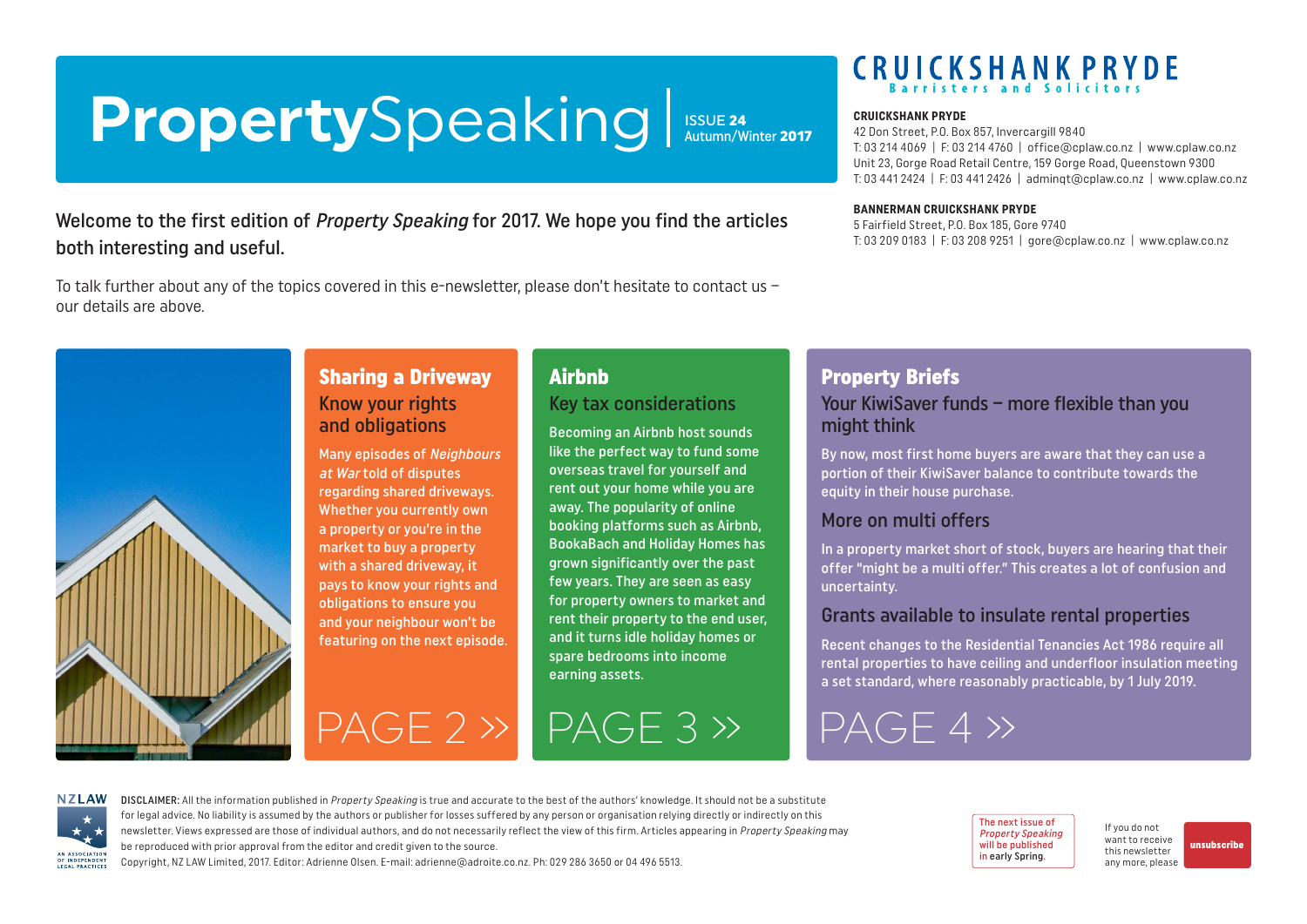#### <span id="page-1-0"></span>**Property**Speaking Part and the structure of the second part of the structure of the structure of the structure of the structure of the structure of the structure of the structure of the structure of the structure of the s Autumn/Winter 2017



return to

Sharing a Driveway

#### Know your rights and obligations

Many episodes of Neighbours at War told of disputes regarding shared driveways. Whether you currently own a property or you're in the market to buy a property with a shared driveway, it pays to know your rights and obligations to ensure you and your neighbour won't be featuring on the next episode.

#### Right of way easement

The most common shared driveway is formed by an easement, granting 'A' the right of way over 'B' (or part of 'B'). The rights and obligations of each party will be found in the easement certificate or instrument registered on the titles to the respective properties. It's likely those easement instruments will refer to the Land Transfer Regulations 2002 and Schedule 5 of the Property Law Act 2007, which set out the implied rights and covenants that apply in right of way easements.

Both the Regulations and the Act allow the grantee and the grantor (and their agents, invitees, tenants and so on) the right to pass and re-pass over the easement area on foot, or with vehicles, machinery, plant and stock. The parties must repair any damage that they cause and they must keep it clear of obstructions such as parked vehicles or wheelie bins. If your neighbour parks on the right of way but you can still get past, then they may not be in breach of the implied rights.

The Regulations state that the cost of general repairs and maintenance of the right of way is to be shared equally between the parties who use the right of way. The Act states, however, that each party must make a 'reasonable contribution' to the cost. This would generally mean that the owner of the rear property would contribute more than the owner of the front property, as they would use a larger portion of the driveway. Your easement instrument should indicate whether the Regulations or the Act apply.

#### Access lot

These days it's common for subdivisions to contain 'access lots' that allow you to reach your property. These are recorded on your title, showing that

you own a share of the access lot along with your neighbours who also use it.

For example, if five properties use the access lot, each property is likely to own a 1/5th share. The Act generally also applies to access lots. Again, your title will give details as to your rights and obligations in respect of the access lot. It is, however, likely that the maintenance and repair costs would be borne by the properties based on their share of the access lot.

#### Body corporate

If you own a property within a body corporate then your body corporate's rules will govern the use of your driveway (or 'common area' as it may be known). Body corporates usually have tighter rules regarding the use of the common area. The rules can restrict the noise level of vehicles, hours of use and prohibit parking on the common area. This can be an issue if you only have one allocated park in the body corporate, but use more than one vehicle.

Your body corporate is responsible for the maintenance and upkeep of the common area; this is paid for with your body corporate levies.

If you have a dispute regarding the use of the common area, it's likely that the body corporate rules will specify a dispute resolution process.

#### Cross lease

If you own a property with a cross lease title your driveway is also generally called a 'common area' and is owned by all properties in the cross lease. The lease document registered on your title will explain how the common area can be used. Usually, however, the common area is designated solely to allow access to your flat and it's likely that you may not park on the common area. Maintenance costs are likely to be shared equally between the parties to the cross lease.

If you have an issue with your neighbour over the shared driveway, we suggest you contact us to ensure you're 100% clear on your rights and obligations that specifically relate to your property before you talk with your neighbour.

Remember that at the end of the day you'll have to continue living beside each other, so losing your temper and getting your neighbour's car towed away from the driveway will not be the best course of action!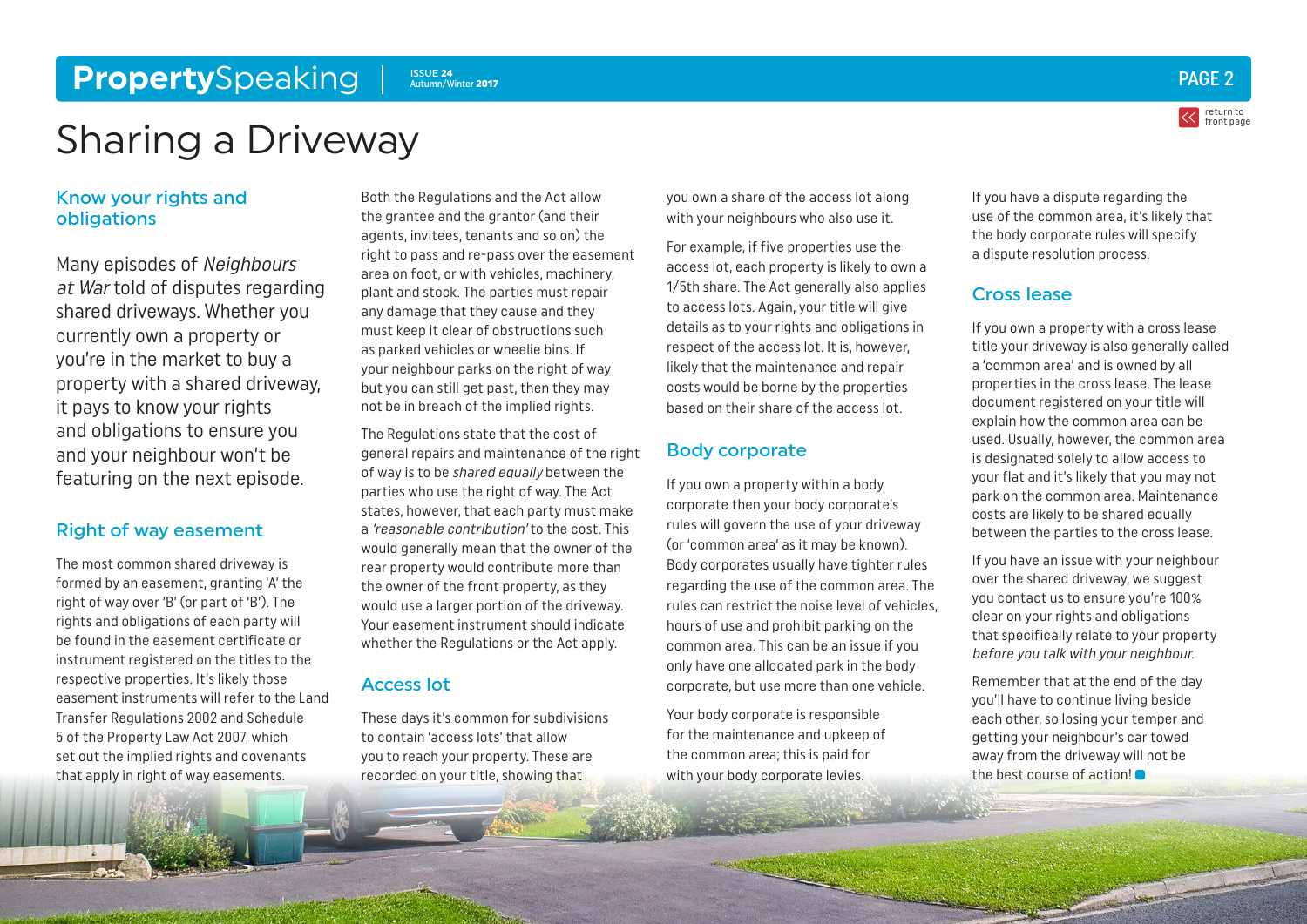#### <span id="page-2-0"></span>**Property**Speaking ISSUE 24 Autumn/Winter 2017



return to [front page](#page-0-0)



# Airbnb

### Key tax considerations

Becoming an Airbnb host sounds like the perfect way to fund some overseas travel for yourself and rent out your home while you are away.

The popularity of online booking platforms such as Airbnb, BookaBach and Holiday Homes has grown significantly over the past few years. They are seen as easy for property owners to market and rent their property to the end user, and it turns idle holiday homes or spare bedrooms into income earning assets. BookaBach currently has more than 12,200 holiday rentals and Airbnb has 15,000+ hosts. Airbnb hosts' average annual income in 2016 was \$3,800.

If you want to become an Airbnb host, you'll need to consider your income tax situation, GST and your ownership structure.

### Income tax

#### Mixed use apportionment

Airbnb rental income is specifically taxable under the Income Tax Act 2007. Deductions are allowed if incurred in deriving income or in carrying on business to derive income, and they are subject to limitations.

For Airbnb rentals, the deductions are usually split between:

- » Direct costs connected to the derivation of income, for example, commission fees, cleaning costs and so on, and
- » Mixed use costs (rates, interest, power, etc) are appportioned if your property has both a private and an income derivation.

The mixed use apportionment (MUA) rules apply if there's private use of your property, income use of your property, and there's a period of nonuse of 62+ days in an income year.

The formula for determining MUA percentage is:

Expenditure x Income earning days Income earning days + counted days

Let's use Lewis and Tara as an example. They stay in their beach house all January and another 19 days over the rest of the year. They rent their house to unrelated guests for \$400/night for 100 days a year.

#### The MUA rules apply:

- $\rightarrow$  50 x private days
- » 100 x income earning days
- » 215 x non-use days
- » Private use is 50/150 (33%), and
- » 67% of mixed use costs can be claimed.

Under general apportionment rules, availability would mean Lewis and Tara's claim is based on  $315/365$  days =  $86.3\%$ .

Their direct Airbnb costs are \$2,750 (cleaning, marketing and supplies). The mixed costs are \$34,000 (interest, power, internet, Sky and insurance) of which Lewis and Tara can claim 67% which is \$22,780.

Their tax calculation is:

- » Income \$40,000
- » Deducting their direct costs (\$2,750) and mixed costs (\$22,780), and
- » Profit is \$14,470.

#### Apportionment of deductions

Deductions must be for actual expenditure incurred in gaining income, they must be fair and reasonable, and based on fact and not speculation.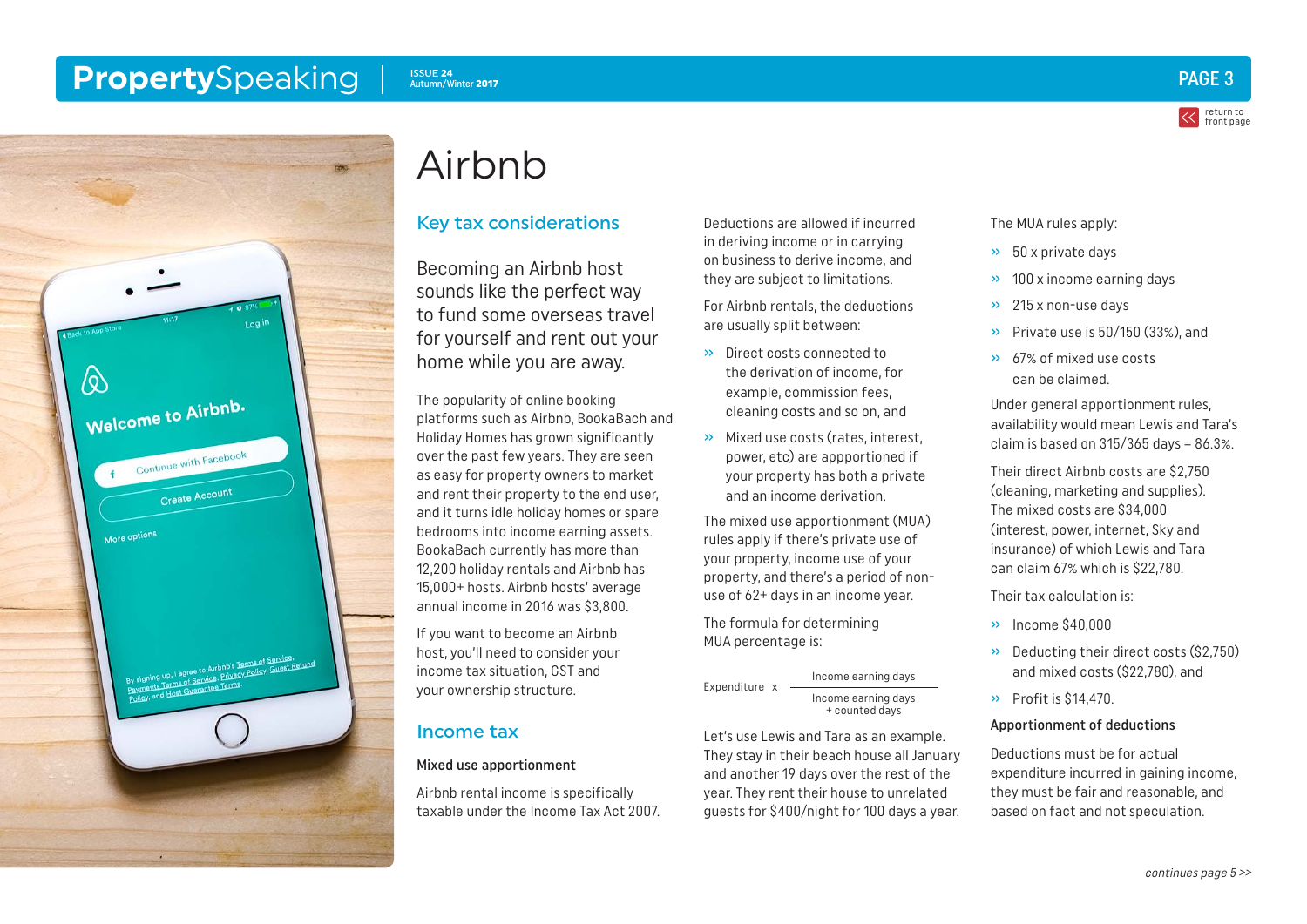#### <span id="page-3-0"></span>**Property**Speaking ISSUE 24 Autumn/Winter 2017



return to [front page](#page-0-0)



# Property Briefs

#### Your KiwiSaver funds – more flexible that you might think

By now, most first home buyers are aware that they can use a portion of their KiwiSaver balance to contribute towards the equity in their house purchase.

What isn't commonly known is that it's possible to have a home owned by a trust, or partly owned by a trust, or a home owned in part shares by other people (parents, for example) and you can still use your KiwiSaver funds to contribute towards the purchase.

This flexibility comes with certain conditions, the usual one being that the person using their KiwiSaver must use the property as their primary place of residence.

If you want to buy your first home using a trust as your ownership structure, or want an ownership structure that allows you to be flexible with parents or other sources of cash which contribute towards the equity position, it's well worth talking with us and your KiwiSaver provider to see if this will work for you.

#### More on multi offers

In a property market short of stock, buyers are hearing that their offer "might be a multi offer." This creates a lot of confusion and uncertainty. Although we covered multi offers in our Summer 2016 edition, we believe it's worth reiterating our advice in this tight real estate market.

Once you see a property to buy, you'll need to get your offer prepared, checked and presented quickly.

First in – first served. Right? Wrong! There are no real rules around how offers are to be presented to sellers by real estate agents. If one buyer makes a written offer, but the agent knows a second party is also wanting to make an offer, the agent is in a difficult position. Their client (the seller) will want to view all of the offers and most sellers are prepared to wait until all offers are ready to be presented. This can often mean a

situation that started out as a single offer, can quickly evolve to a multi offer situation.

As a prospective buyer, what do you do if you have invested time and money getting an offer prepared, thinking you would be the only one?

There's no simple answer unfortunately. It's the real estate agent's responsibility to treat each purchaser fairly. The only real way to do this is for them to put the first offer on hold until all other prospective buyers also have their offers ready.

This results in almost every listing being a de facto multi offer. In order to manage and protect your own expectations, you should approach a purchase with this in mind.

Real estate agents are not the only ones who can prepare and present offers to the seller. A buyer can instruct their lawyer to prepare an offer and present to the seller's lawyer which has the effect of getting around the multi offer process.

If you are experiencing multi offer situations, talk with us on how best to protect yourself and give yourself the best chance of succeeding with your purchase.